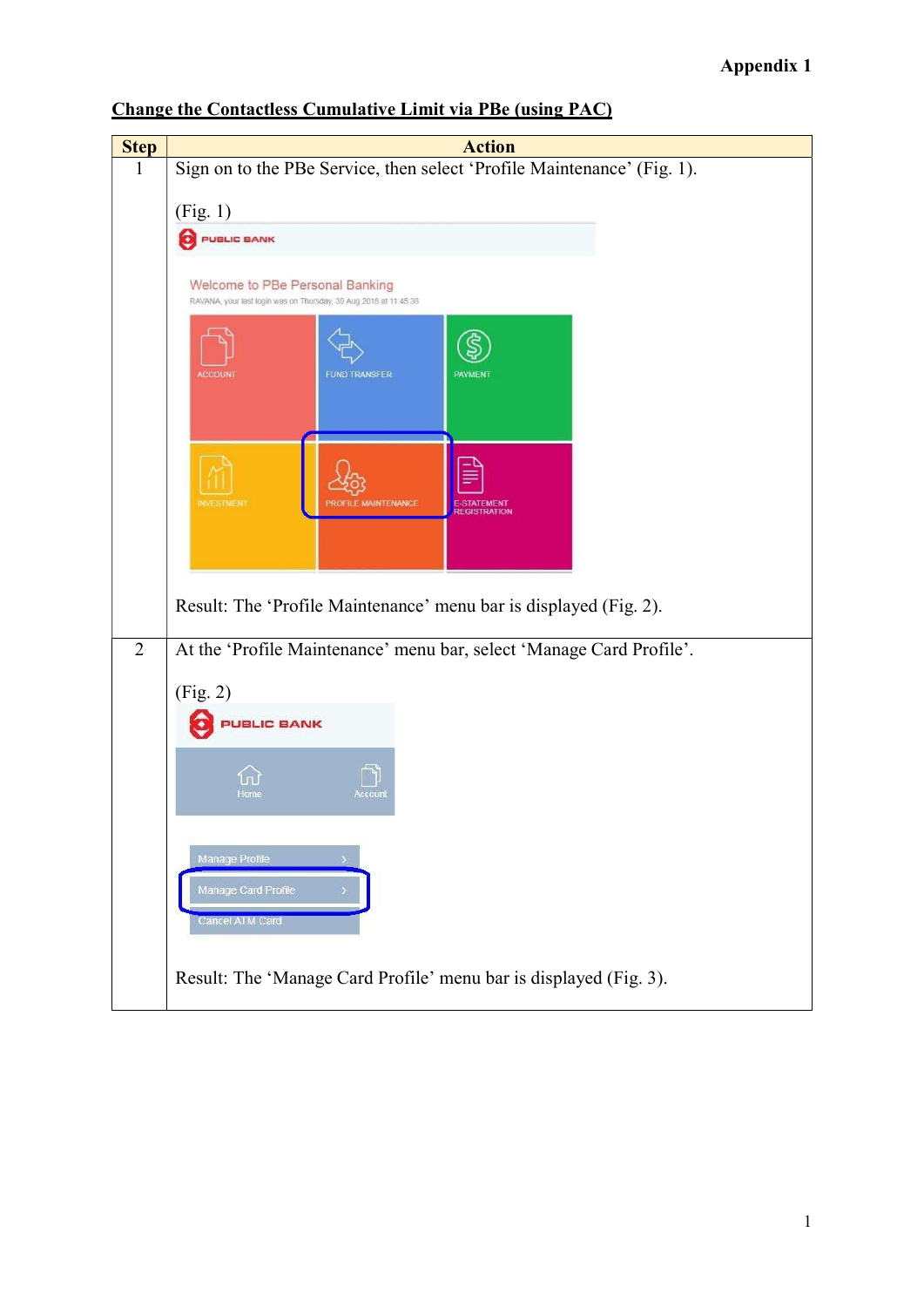| <b>Step</b>    | <b>Action</b>                                                                                                                                                                                                                                                                                                                                                                                                                                                                                                                                                                                                                                                                                                                                                   |
|----------------|-----------------------------------------------------------------------------------------------------------------------------------------------------------------------------------------------------------------------------------------------------------------------------------------------------------------------------------------------------------------------------------------------------------------------------------------------------------------------------------------------------------------------------------------------------------------------------------------------------------------------------------------------------------------------------------------------------------------------------------------------------------------|
| 3              | At the 'Manage Card Profile' menu bar, select 'PB Lifestyle Debit Card - Maintain                                                                                                                                                                                                                                                                                                                                                                                                                                                                                                                                                                                                                                                                               |
|                | Contactless Cumulative Limit'.                                                                                                                                                                                                                                                                                                                                                                                                                                                                                                                                                                                                                                                                                                                                  |
|                |                                                                                                                                                                                                                                                                                                                                                                                                                                                                                                                                                                                                                                                                                                                                                                 |
|                | (Fig. 3)                                                                                                                                                                                                                                                                                                                                                                                                                                                                                                                                                                                                                                                                                                                                                        |
|                | PUBLIC BANK<br>喂<br>Personal<br><b>f</b> Logout<br>Business                                                                                                                                                                                                                                                                                                                                                                                                                                                                                                                                                                                                                                                                                                     |
|                |                                                                                                                                                                                                                                                                                                                                                                                                                                                                                                                                                                                                                                                                                                                                                                 |
|                | $\frac{\partial \phi}{\partial \phi}$ Profile<br>$\frac{\sqrt{2}}{\sqrt{2}}$<br>$\circledS$<br>Payment<br>$\widehat{w}$<br>$\Box$<br>ு                                                                                                                                                                                                                                                                                                                                                                                                                                                                                                                                                                                                                          |
|                | B Credit / Debit Card - Opt<br>Out / In for Card Not Present<br>ind Overseas Reta<br>.<br>PB Lifestyle Debit Card - Opf<br>Dut / In for Card Not Present<br>nd Overseas Retail<br>estyle Debit Card -<br>eas ATM Withdraw<br>ctivation / Deactivation<br><b>B Lifestyle Debit Card - Daily</b><br>stail Limit Managemer<br>.<br>PB Lifestyle Debit Card<br>Maintain Contactless Cumulativ<br>Make changes to account information<br>PB Lifestyle Debit Card -<br>Manage Contactiess<br>Fransaction Alert Lim                                                                                                                                                                                                                                                    |
| $\overline{4}$ | Create PB RCB / PB Lifestyle<br>Debit Card PIN<br>Result: The 'PB Lifestyle Debit Card - Maintain Contactless Cumulative Limit'<br>screen is displayed (Fig. 4).<br>At the 'PB Lifestyle Debit Card - Maintain Contactless Cumulative Limit'<br>٠                                                                                                                                                                                                                                                                                                                                                                                                                                                                                                               |
|                | screen, select the preferred Account Number.<br>Then, click on the $\le$ Next $\ge$ push button.<br>п                                                                                                                                                                                                                                                                                                                                                                                                                                                                                                                                                                                                                                                           |
|                |                                                                                                                                                                                                                                                                                                                                                                                                                                                                                                                                                                                                                                                                                                                                                                 |
|                | (Fig. 4)                                                                                                                                                                                                                                                                                                                                                                                                                                                                                                                                                                                                                                                                                                                                                        |
|                | PUBLIC BANK<br>Personal<br><b>Business</b>                                                                                                                                                                                                                                                                                                                                                                                                                                                                                                                                                                                                                                                                                                                      |
|                | والحاج<br>$\circledS$<br><b>△</b><br>$rac{1}{10}$<br>$\Box$<br>Profile                                                                                                                                                                                                                                                                                                                                                                                                                                                                                                                                                                                                                                                                                          |
|                | PB Credit / Debit Card - Opt<br>Out / In for Card Not Present<br>and Overseas Retail<br>→ Manage Card Profile<br>PB Lifestyle Debit Card - Maintain Contactless Cumulative Limit<br><b>Transactions</b><br>a se se contro<br>PB Lifestyle Debit Card - Opf<br>but / in for Card Not Presen<br>and Overseas Reta<br>Fransactions<br>Select<br>Account Number<br>6111111122 (Savings) RM 1,500.00<br>PB Lifestyle Debit Card -<br>Overseas ATM Withdrawal<br>ctivation / Deactivation<br>PB Lifestyle Debit Card - Daily<br>Retail Limit Management<br>PB Lifestyle Debit Card<br>Note<br>Maintain Contactless Cumulative<br>· Choose an account to perform PB Lifestyle Debit Card - Maintain Contactless Cumulative Limit<br>Limit<br>PB Litestyle Debit Card - |
|                | Manage Contactless<br>Transaction Alert Limi<br>Create PB RCB / PB Lifestyle<br>Debit Card PIN                                                                                                                                                                                                                                                                                                                                                                                                                                                                                                                                                                                                                                                                  |
|                | Result: The next page of the 'PB Lifestyle Debit Card – Maintain Contactless<br>Cumulative Limit' screen is displayed (Fig. 5).                                                                                                                                                                                                                                                                                                                                                                                                                                                                                                                                                                                                                                 |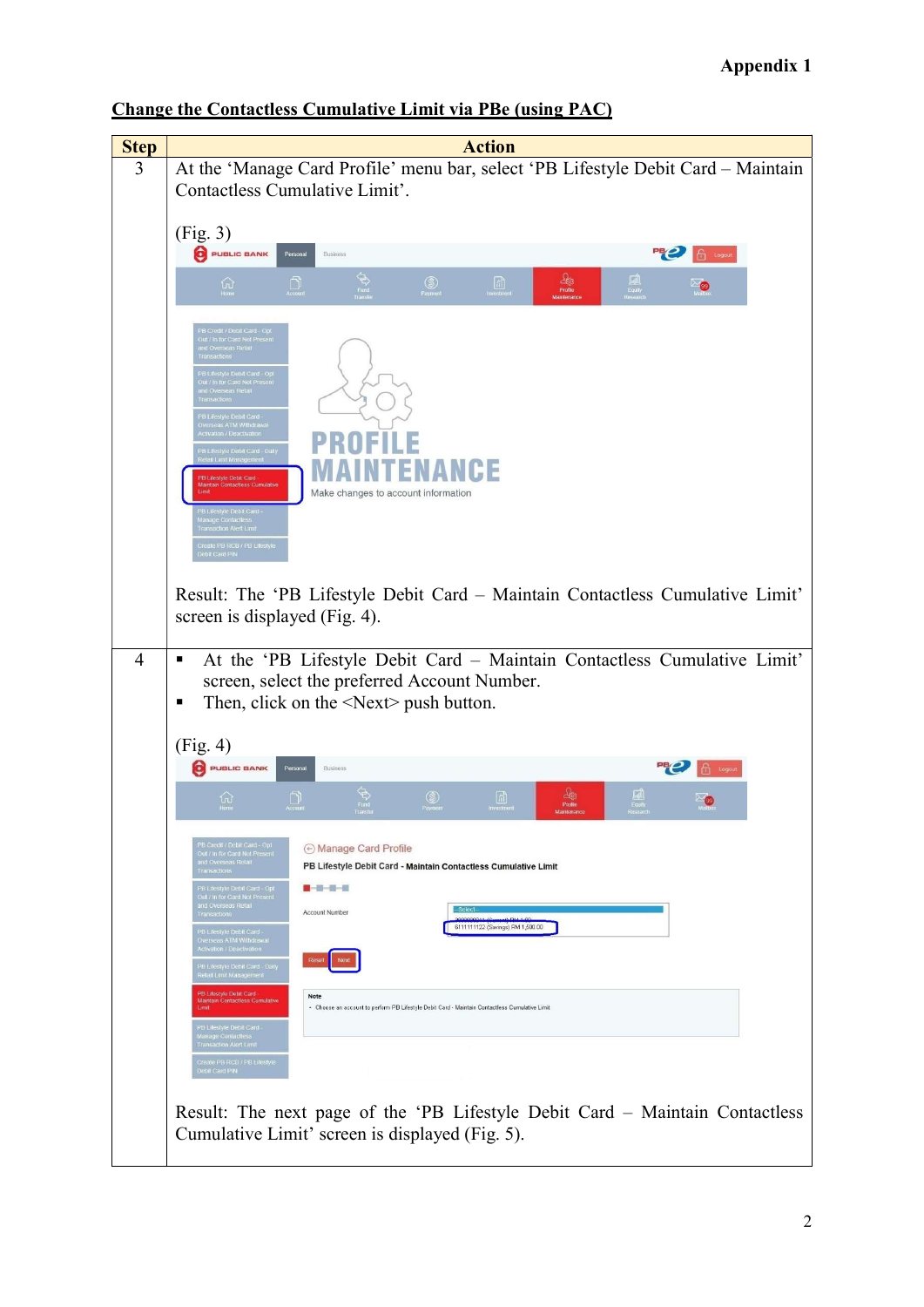| <b>Step</b> | <b>Action</b>                                                                                                                                                                                                                                                                                                                                                                                                |
|-------------|--------------------------------------------------------------------------------------------------------------------------------------------------------------------------------------------------------------------------------------------------------------------------------------------------------------------------------------------------------------------------------------------------------------|
| 5           | At the 'PB Lifestyle Debit Card - Maintain Contactless Cumulative Limit' screen<br>٠<br>(where the Account Number is displayed for checking), select the following: -<br>Preferred Card Number<br>$\bigcap$<br>Preferred New Contactless Cumulative Limit<br>$\Omega$<br>Then, click on the $\le$ Next $\ge$ push button.<br>п                                                                               |
|             | (Fig. 5)<br>PUBLIC BANK<br><b>Business</b><br>Persona                                                                                                                                                                                                                                                                                                                                                        |
|             | des<br>剾<br>$\circledS$<br>圃<br>n<br>ណ<br>Profit                                                                                                                                                                                                                                                                                                                                                             |
|             | A Manage Card Profile<br>PB Lifestyle Debit Card - Maintain Contactless Cumulative Limit<br>B Lifestyle Debit Card - Opt<br><b>.</b> .                                                                                                                                                                                                                                                                       |
|             | ut / In for Card Not Present<br>id Overseas Reta<br>6111111122<br>Account Number                                                                                                                                                                                                                                                                                                                             |
|             | <b>28 Lifestyle Debit Card</b><br>-Select-<br>Card Number<br>erseas ATM Withdrawa<br>ctivation / Deactivation<br>4848100011111111 ALI AHMED                                                                                                                                                                                                                                                                  |
|             | -<br>PB Lifestyle Debit Card - Daily<br>RM 500.00<br>Current Contactless Currulative Limit<br>ketali iumit wanageme<br>New Contactless Cumulative Limit<br>RM0<br>疝<br>PB Lifestyle Debit Card<br>RM500<br>启<br>Maintain Contactless Cumulative<br>Θ<br>RM1000<br>Other Amount (Multiple of RM10 up to a maximum of RM990)<br>PB Lifestyle Debit Card -<br>800<br>anage Contactiess<br>ansaction Alert Limit |
|             | Create PB RCB / PB Lifestyle<br>Reset<br>Canc<br>ebit Card PIN                                                                                                                                                                                                                                                                                                                                               |
|             | Note<br>* Cardmember are allowed to set their own preferred contactless cumulative limit to a maximum of RM1,000.00 and a minumum of RM0.00<br>The contactless cumulative limit will take immediate effect                                                                                                                                                                                                   |
|             | Result: The 'PB Lifestyle Debit Card - Maintain Contactless Cumulative Limit<br>(Request PAC Now)' screen is displayed to inform customer on the selection of the<br>preferred new contactless cumulative limit for the selected account number and card<br>number (Fig. 6).                                                                                                                                 |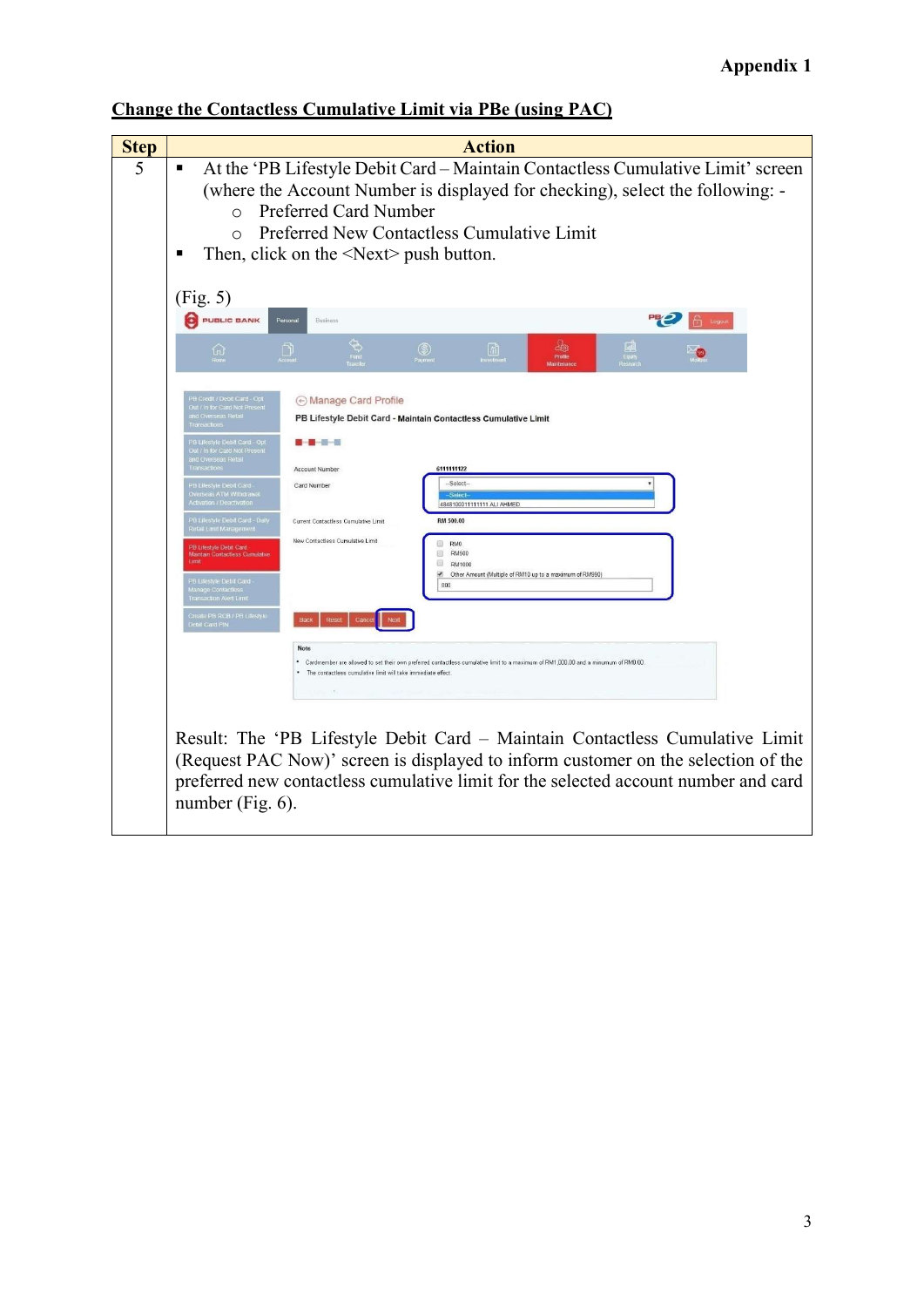| <b>Step</b> | <b>Action</b>                                                                                                                                                                                                                                                                                                                                                                                                                                                                                                                                                                                                                                                                                                                                                                                                                                                                                                                                                                                                             |
|-------------|---------------------------------------------------------------------------------------------------------------------------------------------------------------------------------------------------------------------------------------------------------------------------------------------------------------------------------------------------------------------------------------------------------------------------------------------------------------------------------------------------------------------------------------------------------------------------------------------------------------------------------------------------------------------------------------------------------------------------------------------------------------------------------------------------------------------------------------------------------------------------------------------------------------------------------------------------------------------------------------------------------------------------|
| 6           | At the 'PB Lifestyle Debit Card - Maintain Contactless Cumulative Limit (Request                                                                                                                                                                                                                                                                                                                                                                                                                                                                                                                                                                                                                                                                                                                                                                                                                                                                                                                                          |
|             | PAC Now)' screen, click on the <request now="" pac=""> push button to continue.</request>                                                                                                                                                                                                                                                                                                                                                                                                                                                                                                                                                                                                                                                                                                                                                                                                                                                                                                                                 |
|             | Note:<br>Click on the $\langle$ Back $\rangle$ push button to return to the previous screen.<br>٠<br>Click on the <cancel> push button to discontinue the changing of new contactless<br/>٠<br/>cumulative limit.</cancel>                                                                                                                                                                                                                                                                                                                                                                                                                                                                                                                                                                                                                                                                                                                                                                                                |
|             | (Fig. 6)<br>PUBLIC BANK<br>Business                                                                                                                                                                                                                                                                                                                                                                                                                                                                                                                                                                                                                                                                                                                                                                                                                                                                                                                                                                                       |
|             | $\circledS$<br>$\ln$<br>ហ<br>Protte                                                                                                                                                                                                                                                                                                                                                                                                                                                                                                                                                                                                                                                                                                                                                                                                                                                                                                                                                                                       |
|             | PB Credit / Debit Card - 0<br>Out / In for Card Not Pres<br>A Manage Card Profile<br>PB Lifestyle Debit Card - Maintain Contactless Cumulative Limit<br><b>B-B-B-E</b><br>Out / In for Card Not Pr<br>nd Overseas Reta<br>6111111122<br>Account Number<br><b>B Lifestvie Debit Card</b><br>4848100011111111 ALI AHMED<br>Card Number<br>seas ATM Withdraw<br>RM 800.00<br>on / Deactiv<br>New Contactless Cumulative Limit<br>.<br>PB Lifestyle Debit Card - C<br>Retail Limit Management<br>PB Lifestyle Debit Card<br>Aaintain Contactless Cumulab<br>Note<br>* Cardmember are allowed to set their own preferred contactless cumulative limit to a maximum of RM1,000.00 and a minumum of RM0.00.<br>PB Lifestyle Debit Card -<br>. The contactless cumulative limit will take immediate effect<br>inage Contactic<br>Transaction Alert Limit<br>Ireate PB RCB / PB Lifestyle<br>ebit Card PIN<br>Result: A PAC will be sent to the customer's registered mobile number and a pop up<br>message is displayed (Fig. 7). |
| 7           | At the pop up message, click on the $\leq$ Close $\geq$ push button.                                                                                                                                                                                                                                                                                                                                                                                                                                                                                                                                                                                                                                                                                                                                                                                                                                                                                                                                                      |
|             | (Fig. 7)                                                                                                                                                                                                                                                                                                                                                                                                                                                                                                                                                                                                                                                                                                                                                                                                                                                                                                                                                                                                                  |
|             | ⊙ Manage Pa<br>PBe Authentication Code (PAC)<br>PB Lifestyle<br>PAC Request via SMS<br>Your PAC number has been sent via SMS to your registered mobile phone number +6016-<br>655XXX8<br>PAC Serial No.<br>If you have not received the SMS after 1 minute, please close this window and request for a<br>new PAC.<br>PAC<br>Account Number<br>Close<br>Card Number<br>RM 800.00<br>New Contactless Cumulative Limi<br>equest PAC Now<br>Result: The 'PB Lifestyle Debit Card - Maintain Contactless Cumulative Limit                                                                                                                                                                                                                                                                                                                                                                                                                                                                                                     |
|             | (Confirm)' screen with the 'PAC' section is displayed for the customer to key in the<br>PAC number (Fig. 8).                                                                                                                                                                                                                                                                                                                                                                                                                                                                                                                                                                                                                                                                                                                                                                                                                                                                                                              |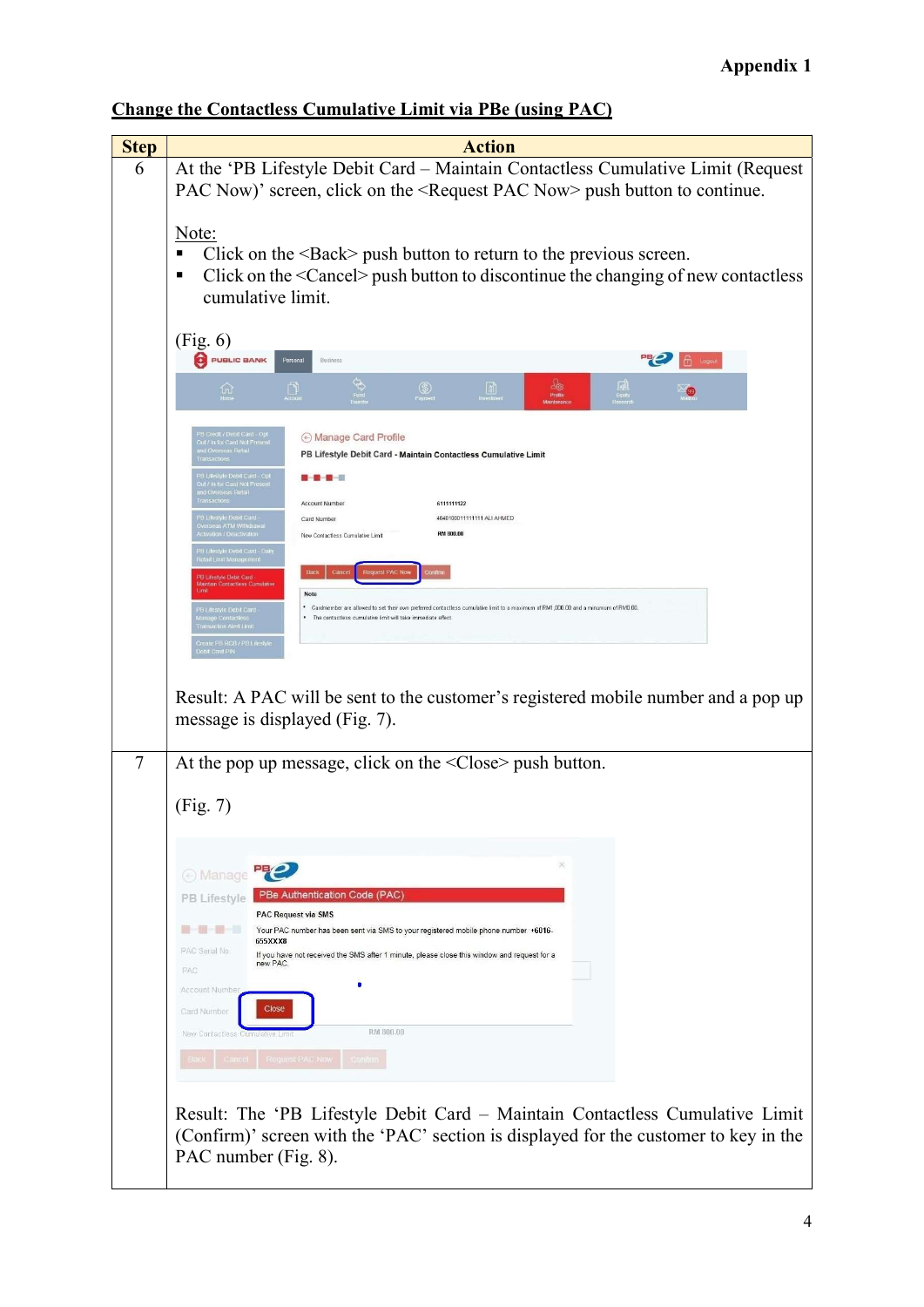| <b>Step</b> | <b>Action</b>                                                                                                                                                                                                                                                                                                                                                                                                                                                                                                                                                                                                                                                                                                                                                                                                                                                                                                                                                                                                                                                                                                                                       |
|-------------|-----------------------------------------------------------------------------------------------------------------------------------------------------------------------------------------------------------------------------------------------------------------------------------------------------------------------------------------------------------------------------------------------------------------------------------------------------------------------------------------------------------------------------------------------------------------------------------------------------------------------------------------------------------------------------------------------------------------------------------------------------------------------------------------------------------------------------------------------------------------------------------------------------------------------------------------------------------------------------------------------------------------------------------------------------------------------------------------------------------------------------------------------------|
| 8           | At the 'PB Lifestyle Debit Card - Maintain Contactless Cumulative Limit (Confirm)'<br>screen, key in the PAC number and select the <confirm> push button to confirm the<br/>selected preferred new contactless cumulative limit for the selected account number<br/>and card number.</confirm>                                                                                                                                                                                                                                                                                                                                                                                                                                                                                                                                                                                                                                                                                                                                                                                                                                                      |
|             | Note:<br>Click on <back> push button to return to the previous screen.<br/>п<br/>Click on <cancel> push button to discontinue.<br/>П<br/>Click on <request now="" pac=""> push button to request the PAC again if the<br/>٠<br/>customer has not received the PAC.</request></cancel></back>                                                                                                                                                                                                                                                                                                                                                                                                                                                                                                                                                                                                                                                                                                                                                                                                                                                        |
|             | (Fig. 8)<br>PUBLIC BANK<br>Personal<br><b>Business</b>                                                                                                                                                                                                                                                                                                                                                                                                                                                                                                                                                                                                                                                                                                                                                                                                                                                                                                                                                                                                                                                                                              |
|             | $\circledS$<br>$\lceil \mathfrak{m} \rceil$<br>仙<br>Profile                                                                                                                                                                                                                                                                                                                                                                                                                                                                                                                                                                                                                                                                                                                                                                                                                                                                                                                                                                                                                                                                                         |
|             | PB Credit / Debit Card - Opt<br>⊙ Manage Card Profile<br>Out / In for Card Not Present<br>ind Overseas Retai<br>PB Lifestyle Debit Card - Maintain Contactless Cumulative Limit<br>.<br>PB Lifestyle Debit Card - Opt<br>Out / In for Card Not Present<br><b>.</b> .<br>HE6666333<br>PAC Serial No.<br>ind Overseas Retai<br>i ransactions<br><b>PAC</b><br>666333<br><b>B Lifestvie Debit Card</b><br><b>STEELERS</b><br>Account Number<br>nesyn<br>Iseas ATM Withdrawa<br>chvation / Deactivation<br>48481000111111111 ALI AHMED<br>Card Number<br>.<br>B Lifestyle Debit Card - Da<br>etail Limit Management<br><b>RM 800.00</b><br>New Contactless Cumulative Limit<br><b>Request PAC No</b><br>Cancel<br>Baci<br><b>PB I destyle Debit Card</b><br>Maintain Contactless Cumulative<br>Note<br>* Cardmember are allowed to set their own preferred contactless cumulative limit to a maximum of RM1,000.00 and a minumum of RM0.00.<br>.<br>PB Lifestyle Debit Card<br>Manage Contactless<br>* The contactless cumulative limit will take immediate effect.<br><b>Transaction Alert Limit</b><br>Create PB RCB / PB Lifestyle<br>Debit Card PIN |
|             | Result: After selecting the <confirm> push button, the 'PB Lifestyle Debit Card –<br/>Maintain Contactless Cumulative Limit (Reference Number)' screen is displayed<br/>(Fig. 9)</confirm>                                                                                                                                                                                                                                                                                                                                                                                                                                                                                                                                                                                                                                                                                                                                                                                                                                                                                                                                                          |